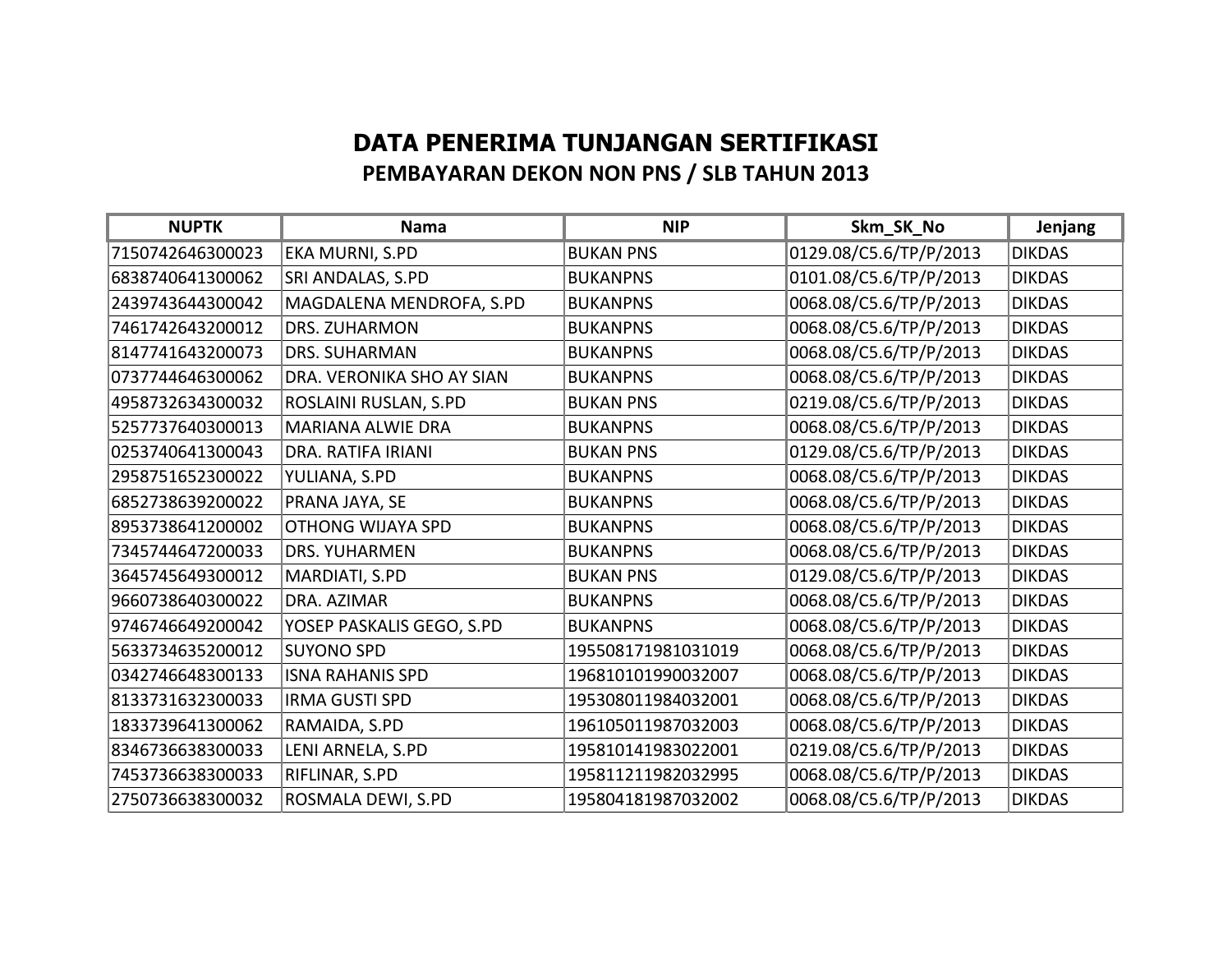| 9547746647300012 | SAFERIDA FEBRUARI, S.PSI   | <b>BUKANPNS</b>    | 0068.08/C5.6/TP/P/2013 | <b>DIKDAS</b> |
|------------------|----------------------------|--------------------|------------------------|---------------|
| 8563739642300223 | <b>SUMARNI</b>             | 196112311983032292 | 0251.08/C5.6/TP/P/2013 | <b>DIKDAS</b> |
| 9243739640300043 | ROSA DWI YANTI PUJI REZEKI | <b>BUKAN PNS</b>   | 0251.08/C5.6/TP/P/2013 | <b>DIKDAS</b> |
| 2951743644300042 | YUNIDAR                    | <b>BUKANPNS</b>    | 0068.08/C5.6/TP/P/2013 | <b>DIKDAS</b> |
| 3544750652300102 | <b>ZULHASNETI</b>          | <b>BUKANPNS</b>    | 0068.08/C5.6/TP/P/2013 | <b>DIKDAS</b> |
| 2836742644200072 | <b>IJAL</b>                | <b>BUKAN PNS</b>   | 0129.08/C5.6/TP/P/2013 | <b>DIKDAS</b> |
| 8535753655300043 | <b>DESRIWATI</b>           | <b>BUKANPNS</b>    | 0068.08/C5.6/TP/P/2013 | <b>DIKDAS</b> |
| 0544744646300092 | <b>ELISAHANA</b>           | <b>BUKANPNS</b>    | 0068.08/C5.6/TP/P/2013 | <b>DIKDAS</b> |
| 0553749651300053 | YENTI SESWITA              | <b>BUKANPNS</b>    | 0068.08/C5.6/TP/P/2013 | <b>DIKDAS</b> |
| 8439749651300062 | <b>YENITA</b>              | <b>BUKANPNS</b>    | 0068.08/C5.6/TP/P/2013 | <b>DIKDAS</b> |
| 6249748651300033 | <b>NURLISMA</b>            | <b>BUKANPNS</b>    | 0068.08/C5.6/TP/P/2013 | <b>DIKDAS</b> |
| 2452751654300013 | YANTI NOFRIDA              | <b>BUKANPNS</b>    | 0068.08/C5.6/TP/P/2013 | <b>DIKDAS</b> |
| 9162744647200013 | <b>HARMOS</b>              | <b>BUKANPNS</b>    | 0101.08/C5.6/TP/P/2013 | <b>DIKDAS</b> |
| 3745749651300062 | <b>ALFIDIANI</b>           | <b>BUKANPNS</b>    | 0068.08/C5.6/TP/P/2013 | <b>DIKDAS</b> |
| 7553753655300012 | LINA MAHDALENA ZULKIFLI    | <b>BUKANPNS</b>    | 0068.08/C5.6/TP/P/2013 | <b>DIKDAS</b> |
| 5537753655300043 | LETTI LAKSMI               | <b>BUKANPNS</b>    | 0068.08/C5.6/TP/P/2013 | <b>DIKDAS</b> |
| 9459750651300042 | <b>MARLINA</b>             | <b>BUKANPNS</b>    | 0068.08/C5.6/TP/P/2013 | <b>DIKDAS</b> |
| 7052743646300043 | YULMINARTI                 | <b>BUKANPNS</b>    | 0068.08/C5.6/TP/P/2013 | <b>DIKDAS</b> |
| 2049749651300093 | <b>SANDRA DEVI</b>         | <b>BUKAN PNS</b>   | 0251.08/C5.6/TP/P/2013 | <b>DIKDAS</b> |
| 1434744651300002 | <b>IRDAWATI</b>            | <b>BUKAN PNS</b>   | 0129.08/C5.6/TP/P/2013 | <b>DIKDAS</b> |
| 8442746649200063 | <b>ASRIL. A</b>            | <b>BUKANPNS</b>    | 0068.08/C5.6/TP/P/2013 | <b>DIKDAS</b> |
| 3251751653300063 | SYAFRINAWATI               | <b>BUKANPNS</b>    | 0101.08/C5.6/TP/P/2013 | <b>DIKDAS</b> |
| 0836756659300012 | <b>FILIA</b>               | <b>BUKANPNS</b>    | 0101.08/C5.6/TP/P/2013 | <b>DIKDAS</b> |
| 5160740644300003 | <b>YUSNIMAR</b>            | 160208271984062001 | 0251.08/C5.6/TP/P/2013 | <b>DIKDAS</b> |
| 3737740641200022 | <b>ASRIL</b>               | 196204051983021002 | 0129.08/C5.6/TP/P/2013 | <b>DIKDAS</b> |
| 1852740642200052 | <b>ZULMAIDI</b>            | <b>BUKAN PNS</b>   | 0129.08/C5.6/TP/P/2013 | <b>DIKDAS</b> |
| 6057743644300033 | <b>ENI FARIDA</b>          | <b>BUKANPNS</b>    | 0068.08/C5.6/TP/P/2013 | <b>DIKDAS</b> |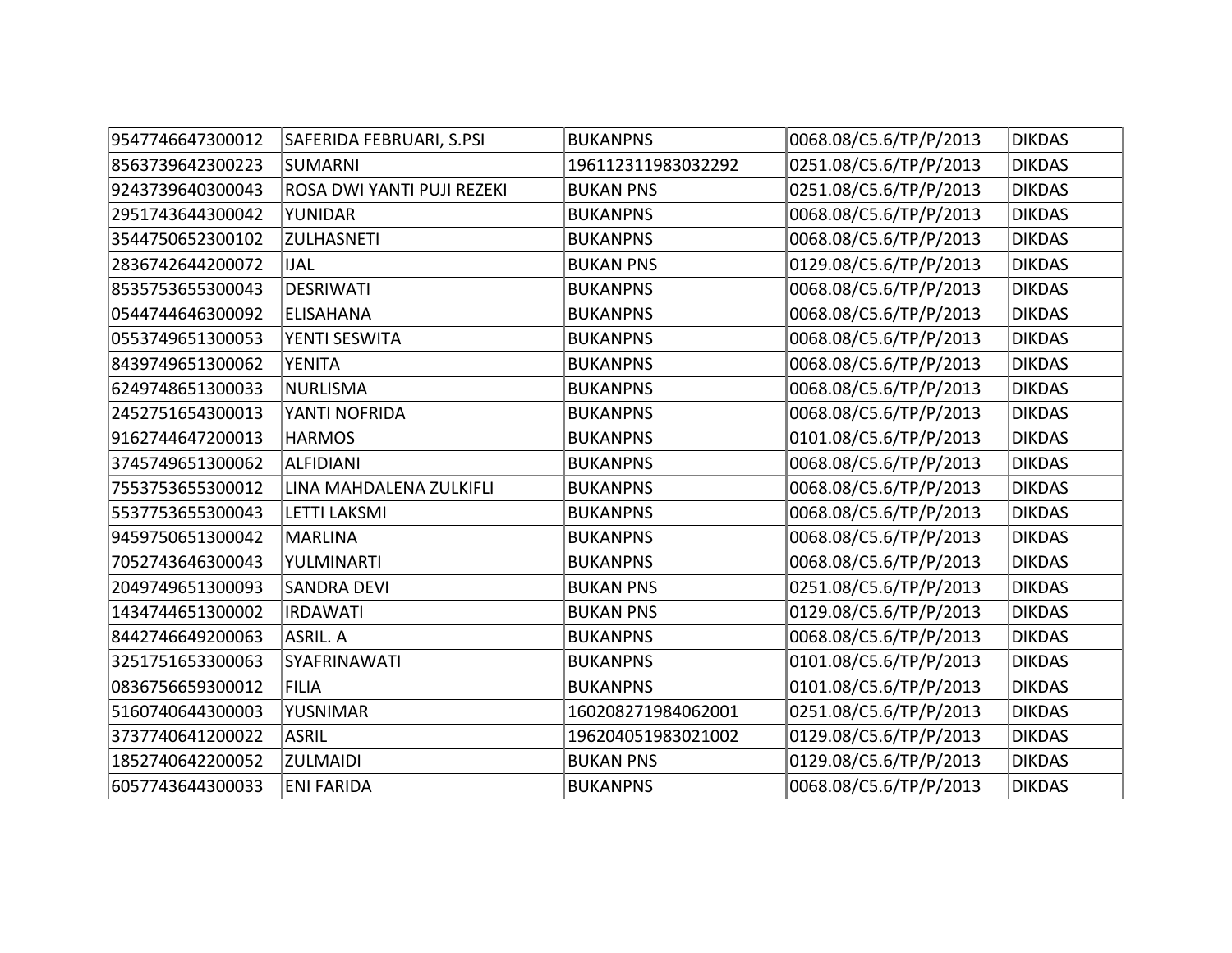| 6842746649300052 | <b>DANDRISON</b>             | <b>BUKAN PNS</b>   | 0219.08/C5.6/TP/P/2013 | <b>DIKDAS</b> |
|------------------|------------------------------|--------------------|------------------------|---------------|
| 9342745649300013 | <b>MILAWATI</b>              | <b>BUKAN PNS</b>   | 0219.08/C5.6/TP/P/2013 | <b>DIKDAS</b> |
| 2352747651300013 | <b>DEMI SIMBOLON</b>         | <b>BUKANPNS</b>    | 0068.08/C5.6/TP/P/2013 | <b>DIKDAS</b> |
| 8447746650200002 | <b>FARDINAL</b>              | <b>BUKANPNS</b>    | 0068.08/C5.6/TP/P/2013 | <b>DIKDAS</b> |
| 9444747649200032 | <b>REFLI</b>                 | <b>BUKANPNS</b>    | 0068.08/C5.6/TP/P/2013 | <b>DIKDAS</b> |
| 8656743645300002 | <b>NURDANETTI</b>            | <b>BUKANPNS</b>    | 0068.08/C5.6/TP/P/2013 | <b>DIKDAS</b> |
| 4642748651300042 | YUNITA                       | <b>BUKAN PNS</b>   | 0219.08/C5.6/TP/P/2013 | <b>DIKDAS</b> |
| 7436748650300052 | <b>ELLY S</b>                | <b>BUKANPNS</b>    | 0068.08/C5.6/TP/P/2013 | <b>DIKDAS</b> |
| 1433736639200112 | SYAFRIADI                    | <b>BUKANPNS</b>    | 0068.08/C5.6/TP/P/2013 | <b>DIKDAS</b> |
| 9843750652300072 | <b>NINA SARI</b>             | <b>BUKANPNS</b>    | 0101.08/C5.6/TP/P/2013 | <b>DIKDAS</b> |
| 9858751652300012 | <b>CHERISTIANA SITUNGKIR</b> | <b>BUKANPNS</b>    | 0068.08/C5.6/TP/P/2013 | <b>DIKDAS</b> |
| 2036749651300063 | YENNY MULYANI                | <b>BUKANPNS</b>    | 0068.08/C5.6/TP/P/2013 | <b>DIKDAS</b> |
| 0437744646300053 | <b>ARLINDA</b>               | <b>BUKANPNS</b>    | 0101.08/C5.6/TP/P/2013 | <b>DIKDAS</b> |
| 3553752654300043 | <b>RINA ELVYA</b>            | <b>BUKAN PNS</b>   | 0219.08/C5.6/TP/P/2013 | <b>DIKDAS</b> |
| 2462747649300053 | <b>NURUL AISIAH</b>          | <b>BUKANPNS</b>    | 0101.08/C5.6/TP/P/2013 | <b>DIKDAS</b> |
| 9242746649300003 | YUNIATI                      | <b>BUKAN PNS</b>   | 0219.08/C5.6/TP/P/2013 | <b>DIKDAS</b> |
| 6441745647200022 | <b>ASTURI LUTI</b>           | <b>BUKANPNS</b>    | 0068.08/C5.6/TP/P/2013 | <b>DIKDAS</b> |
| 1362747650300033 | YANTI PUSPITA SARI           | <b>BUKAN PNS</b>   | 0251.08/C5.6/TP/P/2013 | <b>DIKDAS</b> |
| 8234748651300023 | <b>ELFIRA NAHALIM</b>        | <b>BUKAN PNS</b>   | 0129.08/C5.6/TP/P/2013 | <b>DIKDAS</b> |
| 3133741644300023 | <b>TERIYANTI</b>             | 196308011987032007 | 0219.08/C5.6/TP/P/2013 | <b>DIKDAS</b> |
| 0533742644300103 | <b>SITI DALIMA</b>           | 196412011987032010 | 0068.08/C5.6/TP/P/2013 | <b>DIKDAS</b> |
| 3551741643300053 | <b>RUSANTI DEVIARNI</b>      | 196312191988022001 | 0068.08/C5.6/TP/P/2013 | <b>DIKDAS</b> |
| 7547740642200072 | <b>FAIZUL AMRI</b>           | 196202151989031005 | 0068.08/C5.6/TP/P/2013 | <b>DIKDAS</b> |
| 8456741644300013 | <b>TANTI MARIATI</b>         | 196311241989032002 | 0219.08/C5.6/TP/P/2013 | <b>DIKDAS</b> |
| 2161741644300023 | <b>LINDA HERLINA</b>         | 196308291989032003 | 0219.08/C5.6/TP/P/2013 | <b>DIKDAS</b> |
| 4363742646300013 | <b>DESSI OKTARIA</b>         | 196410311989032003 | 0068.08/C5.6/TP/P/2013 | <b>DIKDAS</b> |
| 2339743646300073 | <b>HARNIATI</b>              | 196510071989032003 | 0068.08/C5.6/TP/P/2013 | <b>DIKDAS</b> |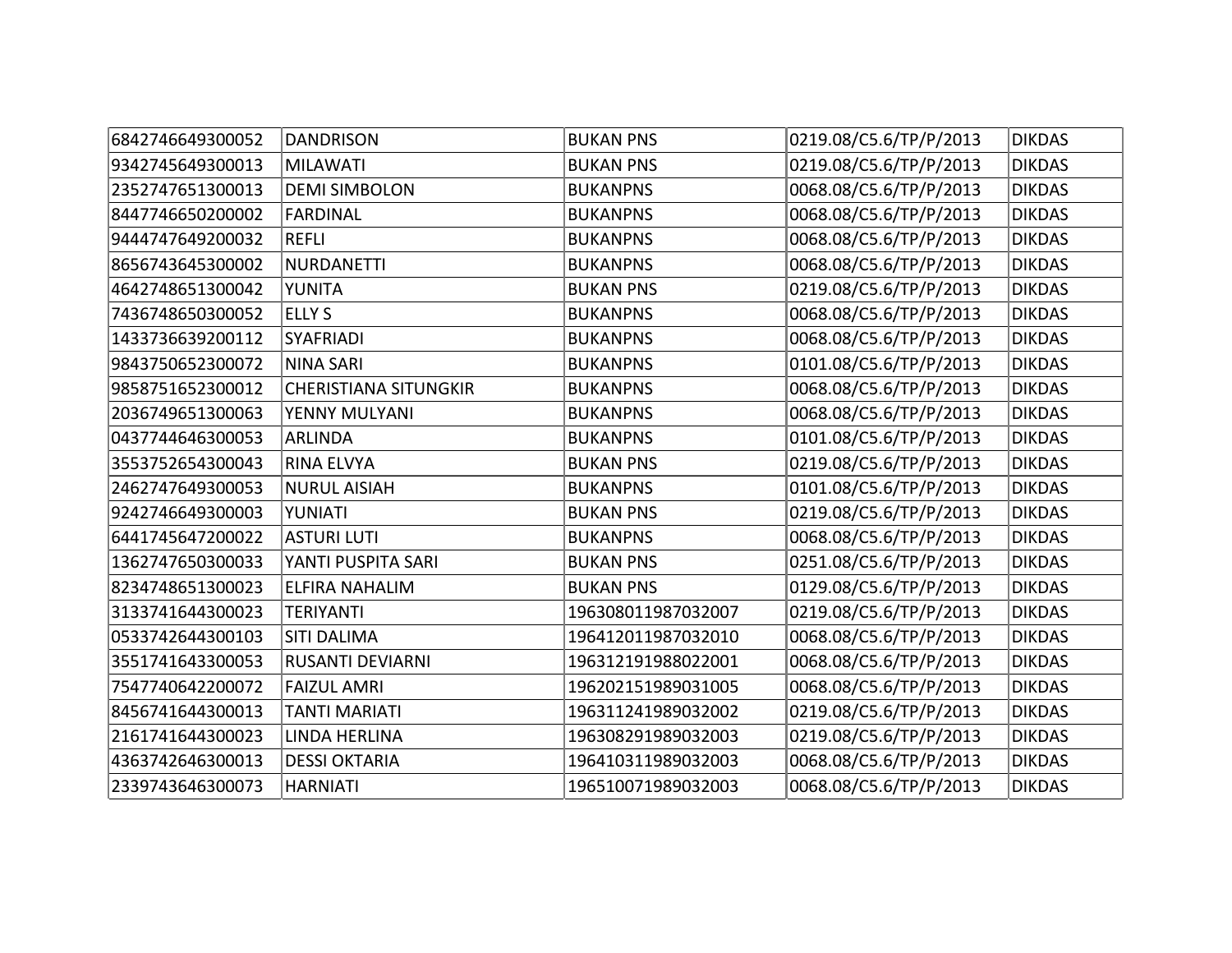| 1938743646300102 | <b>YUSTI ERLINDA</b>      | 196506061989032009 | 0219.08/C5.6/TP/P/2013 | <b>DIKDAS</b> |
|------------------|---------------------------|--------------------|------------------------|---------------|
| 4940744647300062 | YUNIFIATI                 | 131836257          | 0068.08/C5.6/TP/P/2013 | <b>DIKDAS</b> |
| 5151744646300053 | <b>RINI AGUSTA</b>        | 196608191989032003 | 0219.08/C5.6/TP/P/2013 | <b>DIKDAS</b> |
| 4540744647300063 | <b>ROSMINI</b>            | 196612081989032003 | 0068.08/C5.6/TP/P/2013 | <b>DIKDAS</b> |
| 8333745647300073 | <b>LILIANA</b>            | 196710011989032003 | 0219.08/C5.6/TP/P/2013 | <b>DIKDAS</b> |
| 5748745647300092 | AMPERIYENTI JAYA          | 196704161989032003 | 0068.08/C5.6/TP/P/2013 | <b>DIKDAS</b> |
| 9843740641300062 | <b>ZULMAILIS AZID</b>     | 196205111990032001 | 0129.08/C5.6/TP/P/2013 | <b>DIKDAS</b> |
| 0552740642200043 | M.ZAINI                   | 196212201990031004 | 0068.08/C5.6/TP/P/2013 | <b>DIKDAS</b> |
| 2561740645300003 | <b>DESYANTI</b>           | 131916229          | 0068.08/C5.6/TP/P/2013 | <b>DIKDAS</b> |
| 9336741644300013 | <b>FAJARMIS</b>           | 196210041990032002 | 0219.08/C5.6/TP/P/2013 | <b>DIKDAS</b> |
| 2138741644300033 | <b>INENG SUPRIATI</b>     | 196308061990032004 | 0129.08/C5.6/TP/P/2013 | <b>DIKDAS</b> |
| 2635744644300022 | <b>YETIMAR</b>            | 196603031990032004 | 0129.08/C5.6/TP/P/2013 | <b>DIKDAS</b> |
| 0542745648300063 | <b>DESNIWATI</b>          | 196712101990032008 | 0068.08/C5.6/TP/P/2013 | <b>DIKDAS</b> |
| 2447755659200002 | <b>NADIANTO HELMI</b>     | <b>BUKANPNS</b>    | 0068.08/C5.6/TP/P/2013 | <b>DIKDAS</b> |
| 8549732634300002 | <b>ZULIASMA ZAINAL</b>    | <b>BUKAN PNS</b>   | 0219.08/C5.6/TP/P/2013 | <b>DIKDAS</b> |
| 4441732634300033 | <b>RINAWATY LATIEF</b>    | <b>BUKANPNS</b>    | 0068.08/C5.6/TP/P/2013 | <b>DIKDAS</b> |
| 8153735636300013 | TINAWATI INDRATJAHJA      | <b>BUKAN PNS</b>   | 0219.08/C5.6/TP/P/2013 | <b>DIKDAS</b> |
| 3537736639300023 | <b>ERNI ZAINI</b>         | <b>BUKAN PNS</b>   | 0129.08/C5.6/TP/P/2013 | <b>DIKDAS</b> |
| 9537735638300013 | <b>ERNAWATI. S</b>        | <b>BUKAN PNS</b>   | 0251.08/C5.6/TP/P/2013 | <b>DIKDAS</b> |
| 5051735637300013 | <b>DASNIWATI</b>          | <b>BUKAN PNS</b>   | 0129.08/C5.6/TP/P/2013 | <b>DIKDAS</b> |
| 1137736638300063 | <b>YETTI</b>              | <b>BUKANPNS</b>    | 0068.08/C5.6/TP/P/2013 | <b>DIKDAS</b> |
| 8557731634300013 | <b>SURIATMI</b>           | <b>BUKANPNS</b>    | 0068.08/C5.6/TP/P/2013 | <b>DIKDAS</b> |
| 0937735636300052 | <b>MARGARETHA FARDELY</b> | <b>BUKAN PNS</b>   | 0251.08/C5.6/TP/P/2013 | <b>DIKDAS</b> |
| 2143731633300023 | <b>NURAINI</b>            | <b>BUKANPNS</b>    | 0068.08/C5.6/TP/P/2013 | <b>DIKDAS</b> |
| 5361743644300033 | <b>SUWIRMA TJUATJA</b>    | <b>BUKANPNS</b>    | 0068.08/C5.6/TP/P/2013 | <b>DIKDAS</b> |
| 5662742644300022 | <b>ERNAWATI</b>           | <b>BUKAN PNS</b>   | 0219.08/C5.6/TP/P/2013 | <b>DIKDAS</b> |
| 9362743646300043 | <b>NINON</b>              | <b>BUKANPNS</b>    | 0068.08/C5.6/TP/P/2013 | <b>DIKDAS</b> |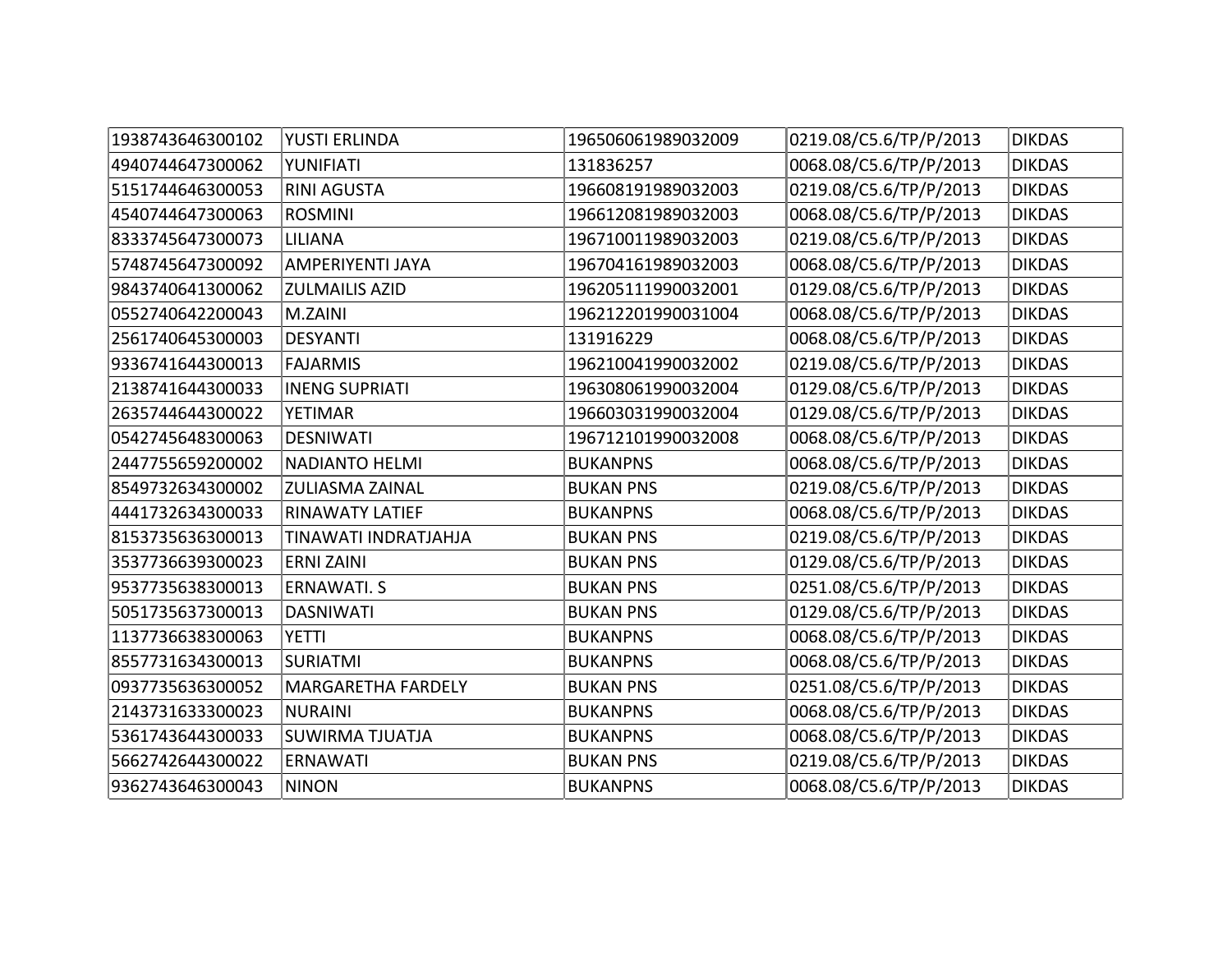| 9955745648300022 | <b>MURNI HOSEN</b>    | <b>BUKANPNS</b>    | 0068.08/C5.6/TP/P/2013 | <b>DIKDAS</b> |
|------------------|-----------------------|--------------------|------------------------|---------------|
| 4438746649300033 | <b>ERNANI DAHLAN</b>  | <b>BUKAN PNS</b>   | 0129.08/C5.6/TP/P/2013 | <b>DIKDAS</b> |
| 6257750651300013 | <b>FIRDA YANTI</b>    | <b>BUKAN PNS</b>   | 0129.08/C5.6/TP/P/2013 | <b>DIKDAS</b> |
| 7361753654300013 | <b>LUSI IMELDA</b>    | <b>BUKANPNS</b>    | 0068.08/C5.6/TP/P/2013 | <b>DIKDAS</b> |
| 2055736639300013 | <b>YESNITA</b>        | <b>BUKANPNS</b>    | 0068.08/C5.6/TP/P/2013 | <b>DIKDAS</b> |
| 8946734637200012 | <b>NELSON</b>         | <b>BUKANPNS</b>    | 0068.08/C5.6/TP/P/2013 | <b>DIKDAS</b> |
| 3539747651300013 | <b>GITA KEMALA</b>    | <b>BUKAN PNS</b>   | 0251.08/C5.6/TP/P/2013 | <b>DIKDAS</b> |
| 0557749652300043 | <b>ILDESRIA</b>       | <b>BUKANPNS</b>    | 0068.08/C5.6/TP/P/2013 | <b>DIKDAS</b> |
| 5149745648200063 | <b>DAHUTRI</b>        | <b>BUKANPNS</b>    | 0068.08/C5.6/TP/P/2013 | <b>DIKDAS</b> |
| 6833747650300022 | MAIZEREDA             | <b>BUKANPNS</b>    | 0068.08/C5.6/TP/P/2013 | <b>DIKDAS</b> |
| 3338753655300073 | <b>SRI ERNITA</b>     | <b>BUKANPNS</b>    | 0068.08/C5.6/TP/P/2013 | <b>DIKDAS</b> |
| 3560752654300043 | <b>DESMA SURIANTI</b> | <b>BUKAN PNS</b>   | 0129.08/C5.6/TP/P/2013 | <b>DIKDAS</b> |
| 8152731633300023 | <b>NURHAIDA</b>       | 195308201983032006 | 0068.08/C5.6/TP/P/2013 | <b>DIKDAS</b> |
| 9849738640200032 | <b>SYAFRI</b>         | 131592613          | 0219.08/C5.6/TP/P/2013 | <b>DIKDAS</b> |
| 2563737641300093 | <b>DESNIATRI</b>      | 131492958          | 0068.08/C5.6/TP/P/2013 | <b>DIKDAS</b> |
| 3357740643300023 | <b>SAHRIDA</b>        | 196210251987032005 | 0068.08/C5.6/TP/P/2013 | <b>DIKDAS</b> |
| 3848743644300052 | <b>MAINAR</b>         | 196505161989032005 | 0068.08/C5.6/TP/P/2013 | <b>DIKDAS</b> |
| 1547741643300073 | YUNIZAR               | 196312151990032007 | 0129.08/C5.6/TP/P/2013 | <b>DIKDAS</b> |
| 2440746648300082 | <b>NENI KASMERI</b>   | 196801081990032004 | 0068.08/C5.6/TP/P/2013 | <b>DIKDAS</b> |
| 5449741644200012 | M. IMIM               | 196301171993031001 | 0068.08/C5.6/TP/P/2013 | <b>DIKDAS</b> |
| 4442742647300002 | <b>SUSPAYENDRI</b>    | 196401101990102001 | 0129.08/C5.6/TP/P/2013 | <b>DIKDAS</b> |
| 9543744647300053 | <b>MURTIWI HAZDA</b>  | 196612111991032006 | 0219.08/C5.6/TP/P/2013 | <b>DIKDAS</b> |
| 4534744647300042 | <b>FITRI ELITA</b>    | 196602021993032002 | 0068.08/C5.6/TP/P/2013 | <b>DIKDAS</b> |
| 4544746648300102 | YULAINI               | 196802121993032010 | 0068.08/C5.6/TP/P/2013 | <b>DIKDAS</b> |
| 4445744646300052 | <b>YUDELMI</b>        | 196601131991022002 | 0129.08/C5.6/TP/P/2013 | <b>DIKDAS</b> |
| 2862744647300032 | <b>EFI YANTI</b>      | <b>BUKANPNS</b>    | 0068.08/C5.6/TP/P/2013 | <b>DIKDAS</b> |
| 7958751652300032 | <b>ARFI RAKMAINI</b>  | <b>BUKAN PNS</b>   | 0160.08/C5.6/TP/P/2013 | <b>DIKDAS</b> |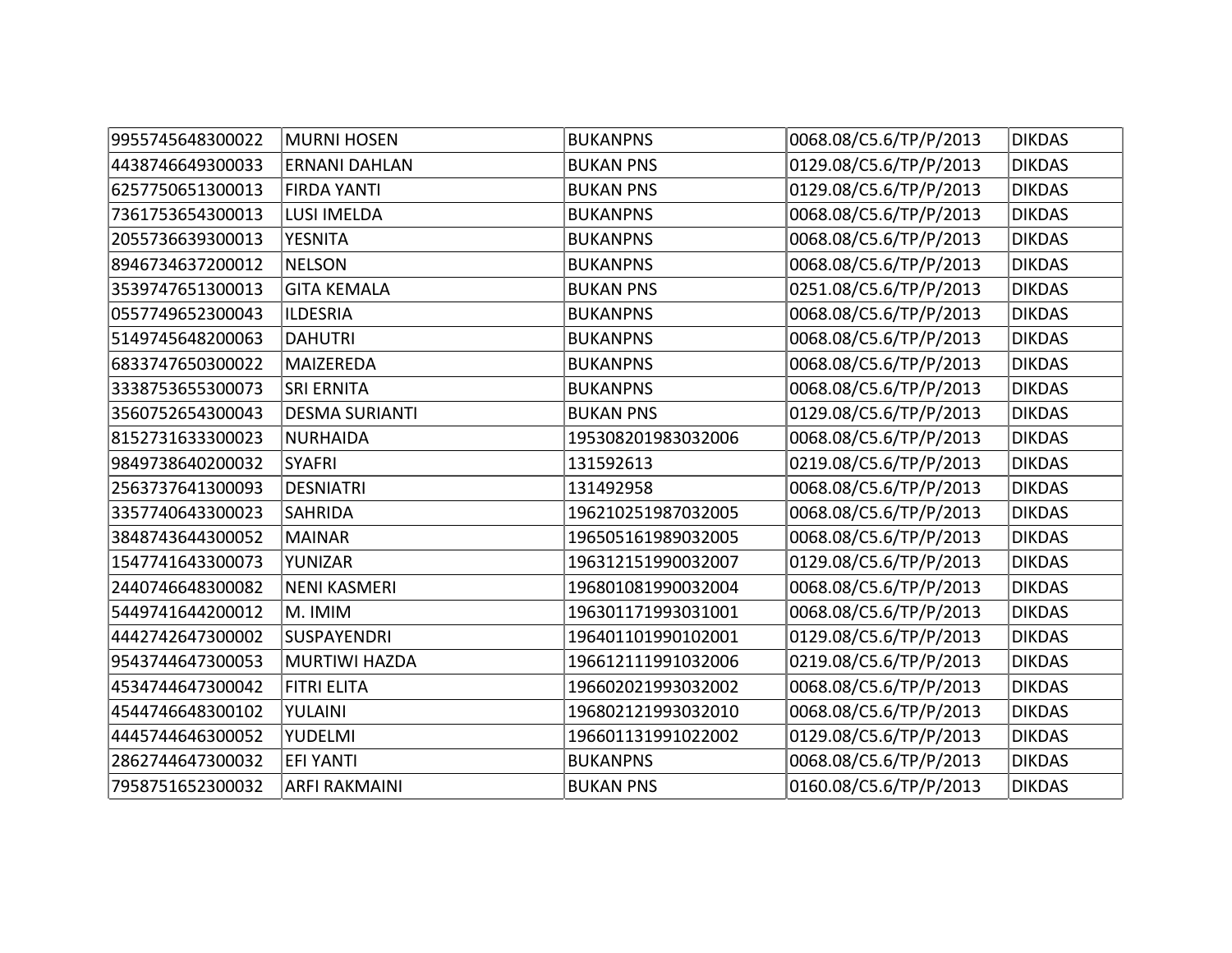| 7141754655300043 | <b>ROSMADAWATI</b>        | <b>BUKANPNS</b>    | 0068.08/C5.6/TP/P/2013 | <b>DIKDAS</b> |
|------------------|---------------------------|--------------------|------------------------|---------------|
| 2662752654300022 | <b>ELMIZA YETTI</b>       | <b>BUKAN PNS</b>   | 0219.08/C5.6/TP/P/2013 | <b>DIKDAS</b> |
| 0942754656300092 | <b>ELSIWATI</b>           | <b>BUKANPNS</b>    | 0068.08/C5.6/TP/P/2013 | <b>DIKDAS</b> |
| 3240743645200003 | <b>INWARDI</b>            | <b>BUKANPNS</b>    | 0068.08/C5.6/TP/P/2013 | <b>DIKDAS</b> |
| 5133750652300073 | <b>GUSTRINA</b>           | <b>BUKAN PNS</b>   | 0251.08/C5.6/TP/P/2013 | <b>DIKDAS</b> |
| 9252753654300013 | <b>DEVITA ARISANTY</b>    | <b>BUKANPNS</b>    | 0068.08/C5.6/TP/P/2013 | <b>DIKDAS</b> |
| 5057744647300033 | <b>RATNAWATI</b>          | <b>BUKANPNS</b>    | 0068.08/C5.6/TP/P/2013 | <b>DIKDAS</b> |
| 3133745649300023 | <b>GUSTINA</b>            | <b>BUKAN PNS</b>   | 0129.08/C5.6/TP/P/2013 | <b>DIKDAS</b> |
| 4433745648200122 | AFRIZAL                   | <b>BUKAN PNS</b>   | 0251.08/C5.6/TP/P/2013 | <b>DIKDAS</b> |
| 3537745647200033 | YASRIANDI                 | <b>BUKANPNS</b>    | 0068.08/C5.6/TP/P/2013 | <b>DIKDAS</b> |
| 5642750652300072 | YARMA DEVITA              | <b>BUKAN PNS</b>   | 0160.08/C5.6/TP/P/2013 | <b>DIKDAS</b> |
| 4738752653300052 | <b>YESI SUSHAN</b>        | <b>BUKANPNS</b>    | 0068.08/C5.6/TP/P/2013 | <b>DIKDAS</b> |
| 5455753655200013 | <b>NOVI</b>               | <b>BUKANPNS</b>    | 0068.08/C5.6/TP/P/2013 | <b>DIKDAS</b> |
| 8341744647300043 | <b>SRI EFRIENI</b>        | <b>BUKANPNS</b>    | 0068.08/C5.6/TP/P/2013 | <b>DIKDAS</b> |
| 3336744648300013 | SYAMSUARNI                | <b>BUKAN PNS</b>   | 0129.08/C5.6/TP/P/2013 | <b>DIKDAS</b> |
| 0250751654300013 | <b>K.S ARYA MURTI</b>     | <b>BUKANPNS</b>    | 0068.08/C5.6/TP/P/2013 | <b>DIKDAS</b> |
| 7561746647300022 | <b>MARDIANIS</b>          | <b>BUKAN PNS</b>   | 0129.08/C5.6/TP/P/2013 | <b>DIKDAS</b> |
| 8148742647300003 | <b>LILI ZUHRA</b>         | <b>BUKANPNS</b>    | 0068.08/C5.6/TP/P/2013 | <b>DIKDAS</b> |
| 8863742644300032 | <b>HASRI ZOLA</b>         | 196505311990032003 | 0101.08/C5.6/TP/P/2013 | <b>DIKDAS</b> |
| 1048747650200033 | <b>YULIUS</b>             | <b>BUKANPNS</b>    | 0068.08/C5.6/TP/P/2013 | <b>DIKDAS</b> |
| 2356731634200013 | <b>SULAIMAN Z</b>         | 195310241979031004 | 0129.08/C5.6/TP/P/2013 | <b>DIKDAS</b> |
| 9347733635200033 | <b>HARIZAL</b>            | 195510151981031009 | 0129.08/C5.6/TP/P/2013 | <b>DIKDAS</b> |
| 5737731633200042 | <b>B.M AHMADY</b>         | 195304051982111001 | 0129.08/C5.6/TP/P/2013 | <b>DIKDAS</b> |
| 9554731634200013 | <b>HASAN BASRI HOSEN</b>  | 195312221975091001 | 0129.08/C5.6/TP/P/2013 | <b>DIKDAS</b> |
| 0042737638300033 | <b>BUNGARIA SIBATUARA</b> | <b>BUKAN PNS</b>   | 0251.08/C5.6/TP/P/2013 | <b>DIKDAS</b> |
| 5561737639300053 | <b>DARNIATI</b>           | <b>BUKAN PNS</b>   | 0129.08/C5.6/TP/P/2013 | <b>DIKDAS</b> |
| 2844732631300002 | <b>SURNIATI SAWIR</b>     | <b>BUKANPNS</b>    | 0068.08/C5.6/TP/P/2013 | <b>DIKDAS</b> |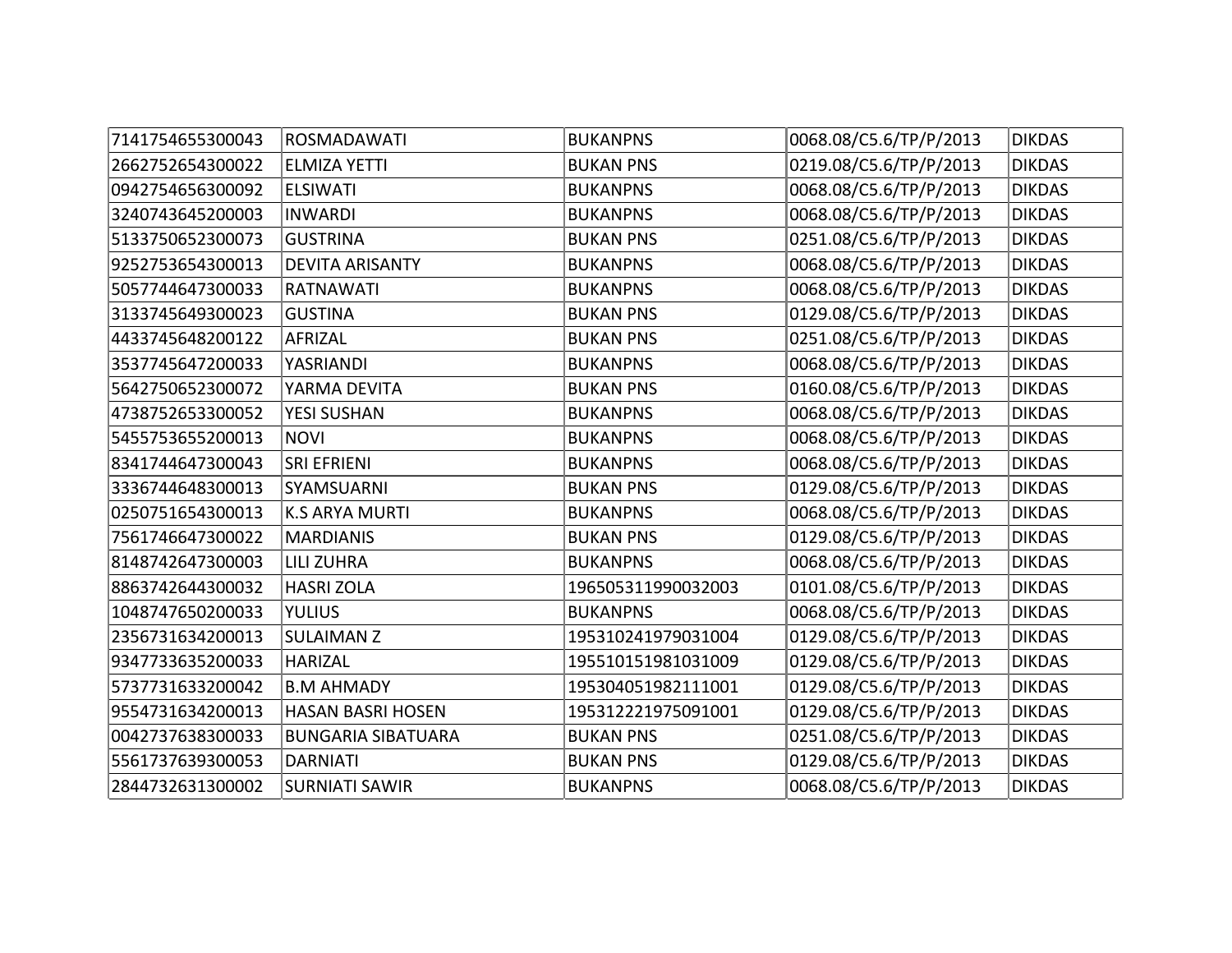| 2148737639300063 | SYARIFAH HADIJAH        | <b>BUKAN PNS</b> | 0129.08/C5.6/TP/P/2013 | <b>DIKDAS</b> |
|------------------|-------------------------|------------------|------------------------|---------------|
| 4545753655300022 | <b>HANIFAH</b>          | <b>BUKAN PNS</b> | 0129.08/C5.6/TP/P/2013 | <b>DIKDAS</b> |
| 8045737639300053 | Yuliar                  | <b>BUKANPNS</b>  | 0068.08/C5.6/TP/P/2013 | <b>DIKDAS</b> |
| 0548732634300012 | Agnes Lie Giok Tie      | <b>BUKANPNS</b>  | 0068.08/C5.6/TP/P/2013 | <b>DIKDAS</b> |
| 3555736640300003 | OE JAT GOAT             | <b>BUKAN PNS</b> | 0219.08/C5.6/TP/P/2013 | <b>DIKDAS</b> |
| 1246741644300023 | RITA SRI ENDINI         | <b>BUKANPNS</b>  | 0068.08/C5.6/TP/P/2013 | <b>DIKDAS</b> |
| 9938746649300062 | <b>MURNI ENITA</b>      | <b>BUKAN PNS</b> | 0251.08/C5.6/TP/P/2013 | <b>DIKDAS</b> |
| 2434749652300023 | <b>DELMI ROZA</b>       | <b>BUKANPNS</b>  | 0068.08/C5.6/TP/P/2013 | <b>DIKDAS</b> |
| 3862752654300042 | <b>MAIYARSI FAHMI</b>   | <b>BUKANPNS</b>  | 0068.08/C5.6/TP/P/2013 | <b>DIKDAS</b> |
| 3544756657300002 | <b>EMELIA FEBRIANTI</b> | <b>BUKANPNS</b>  | 0068.08/C5.6/TP/P/2013 | <b>DIKDAS</b> |
| 3459749652300023 | <b>RAMAINI</b>          | <b>BUKANPNS</b>  | 0068.08/C5.6/TP/P/2013 | <b>DIKDAS</b> |
| 6437748650300053 | <b>ERI ALFIDA</b>       | <b>BUKAN PNS</b> | 0251.08/C5.6/TP/P/2013 | <b>DIKDAS</b> |
| 1743756657300042 | <b>NENSY DEWINDA</b>    | <b>BUKANPNS</b>  | 0068.08/C5.6/TP/P/2013 | <b>DIKDAS</b> |
| 7347755656300023 | Yusma Okviza            | <b>BUKAN PNS</b> | 0129.08/C5.6/TP/P/2013 | <b>DIKDAS</b> |
| 3740755657300022 | <b>MINCE FRANSISKA</b>  | <b>BUKANPNS</b>  | 0068.08/C5.6/TP/P/2013 | <b>DIKDAS</b> |
| 8142743646300083 | <b>GUSTINA</b>          | <b>BUKANPNS</b>  | 0068.08/C5.6/TP/P/2013 | <b>DIKDAS</b> |
| 0353747650300043 | YANTI AKTARIA           | <b>BUKAN PNS</b> | 0219.08/C5.6/TP/P/2013 | <b>DIKDAS</b> |
| 2849744647300042 | <b>FIVEMIWATI</b>       | <b>BUKAN PNS</b> | 0129.08/C5.6/TP/P/2013 | <b>DIKDAS</b> |
| 2961754656300032 | YUNI IRMA               | <b>BUKAN PNS</b> | 0219.08/C5.6/TP/P/2013 | <b>DIKDAS</b> |
| 2635751653300042 | TRI MARGA RAHAYU        | <b>BUKAN PNS</b> | 0129.08/C5.6/TP/P/2013 | <b>DIKDAS</b> |
| 5941757659300072 | <b>NADRY PURNASARY</b>  | <b>BUKAN PNS</b> | 0129.08/C5.6/TP/P/2013 | <b>DIKDAS</b> |
| 3535754655300062 | <b>ICE SARIANTI</b>     | <b>BUKAN PNS</b> | 0129.08/C5.6/TP/P/2013 | <b>DIKDAS</b> |
| 4342753655300093 | <b>OKFI YANTI</b>       | <b>BUKANPNS</b>  | 0068.08/C5.6/TP/P/2013 | <b>DIKDAS</b> |
| 6752751652300032 | <b>WIDAWATI</b>         | <b>BUKANPNS</b>  | 0068.08/C5.6/TP/P/2013 | <b>DIKDAS</b> |
| 7033743646200033 | <b>ERJON</b>            | <b>BUKAN PNS</b> | 0129.08/C5.6/TP/P/2013 | <b>DIKDAS</b> |
| 5553754655300002 | YUSRIANTI               | <b>BUKANPNS</b>  | 0068.08/C5.6/TP/P/2013 | <b>DIKDAS</b> |
| 7437750651300013 | <b>DESYURIANI</b>       | <b>BUKANPNS</b>  | 0101.08/C5.6/TP/P/2013 | <b>DIKDAS</b> |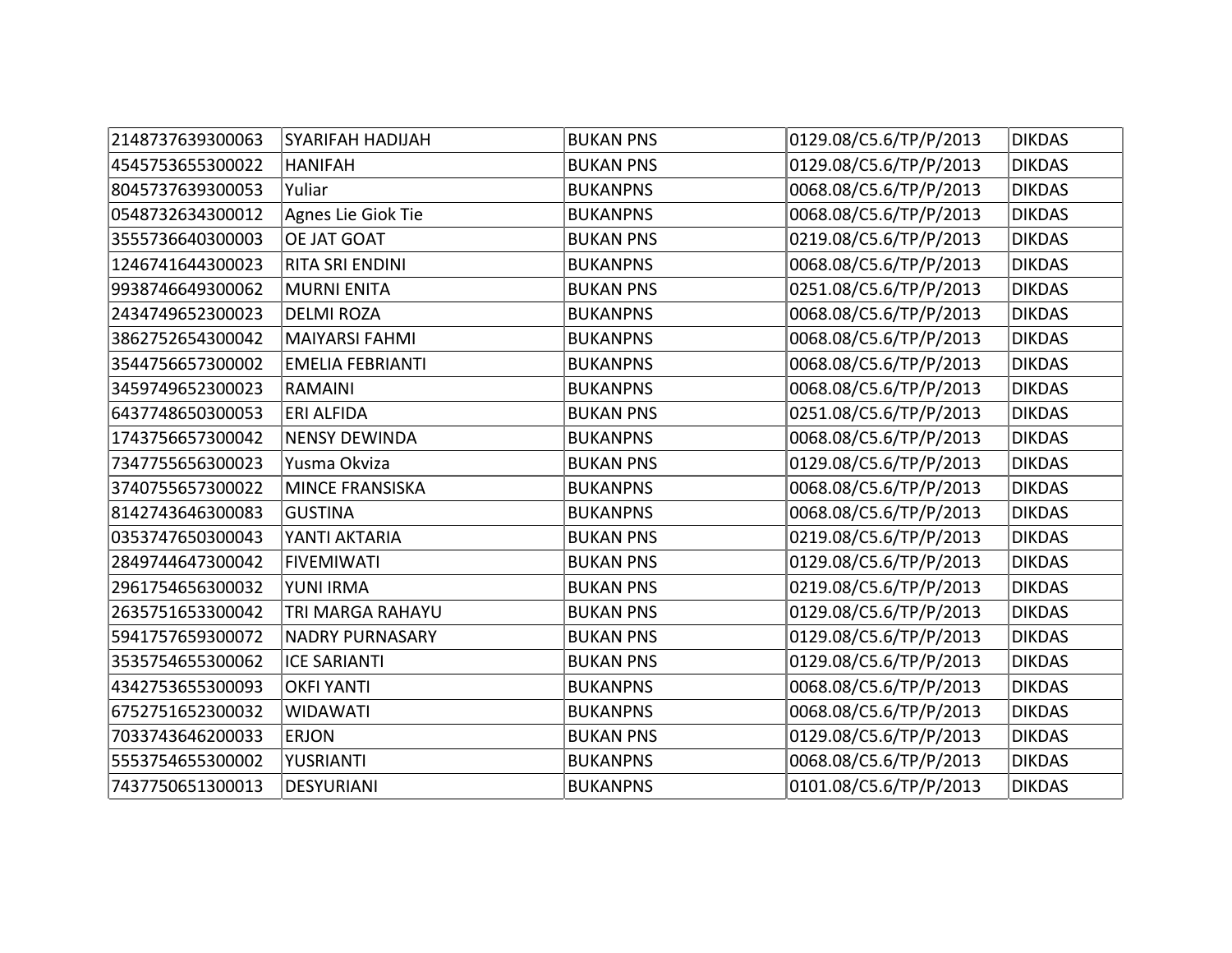| 4050748649300003 | <b>RINI ANOM SARI</b>    | <b>BUKAN PNS</b>   | 0219.08/C5.6/TP/P/2013 | <b>DIKDAS</b> |
|------------------|--------------------------|--------------------|------------------------|---------------|
| 4649746649300052 | <b>MURNIDAWATI</b>       | <b>BUKAN PNS</b>   | 0251.08/C5.6/TP/P/2013 | <b>DIKDAS</b> |
| 3637751651300002 | YUSMARNI                 | <b>BUKAN PNS</b>   | 0129.08/C5.6/TP/P/2013 | <b>DIKDAS</b> |
| 7855754655300022 | YESSY SISKA TRISIA       | <b>BUKAN PNS</b>   | 0219.08/C5.6/TP/P/2013 | <b>DIKDAS</b> |
| 4446757658300052 | <b>ZULRAHMI</b>          | <b>BUKAN PNS</b>   | 0129.08/C5.6/TP/P/2013 | <b>DIKDAS</b> |
| 0958757659300082 | <b>SYAFRIDA</b>          | <b>BUKANPNS</b>    | 0068.08/C5.6/TP/P/2013 | <b>DIKDAS</b> |
| 3843752653300032 | MUNTIA WIRDANINGSIH      | <b>BUKANPNS</b>    | 0101.08/C5.6/TP/P/2013 | <b>DIKDAS</b> |
| 7952757659300002 | <b>EVA MARDIANTI</b>     | <b>BUKAN PNS</b>   | 0129.08/C5.6/TP/P/2013 | <b>DIKDAS</b> |
| 6855754656300022 | <b>TATI MURNI</b>        | <b>BUKAN PNS</b>   | 0129.08/C5.6/TP/P/2013 | <b>DIKDAS</b> |
| 9949752654200042 | <b>HERMAN</b>            | <b>BUKAN PNS</b>   | 0251.08/C5.6/TP/P/2013 | <b>DIKDAS</b> |
| 7652754656300022 | <b>RENY</b>              | <b>BUKAN PNS</b>   | 0129.08/C5.6/TP/P/2013 | <b>DIKDAS</b> |
| 5452754656300033 | <b>NOFMELYA</b>          | <b>BUKAN PNS</b>   | 0219.08/C5.6/TP/P/2013 | <b>DIKDAS</b> |
| 4442754654200002 | <b>NOSAFIRMAN HAREFA</b> | <b>BUKANPNS</b>    | 0068.08/C5.6/TP/P/2013 | <b>DIKDAS</b> |
| 1134746649200033 | NAZARUDDIN               | <b>BUKANPNS</b>    | 0068.08/C5.6/TP/P/2013 | <b>DIKDAS</b> |
| 4837744647300102 | <b>OSMAINI</b>           | 196605051993032005 | 0068.08/C5.6/TP/P/2013 | <b>DIKDAS</b> |
| 1653745647300062 | <b>AJRI WARNI</b>        | 196703212007012008 | 0129.08/C5.6/TP/P/2013 | <b>DIKDAS</b> |
| 5444746649300063 | <b>EVA NOFRITA</b>       | 196811122007012005 | 0068.08/C5.6/TP/P/2013 | <b>DIKDAS</b> |
| 5150748650200063 | MIKY INDRA M.            | 197008182000031003 | 0068.08/C5.6/TP/P/2013 | <b>DIKDAS</b> |
| 4356740643200013 | <b>TARUNA JAYA</b>       | 196210241992031005 | 0068.08/C5.6/TP/P/2013 | <b>DIKDAS</b> |
| 4637741642300082 | <b>MARDINA</b>           | 196303051992032003 | 0219.08/C5.6/TP/P/2013 | <b>DIKDAS</b> |
| 9934743644300032 | <b>NURSILAWATI</b>       | 196506021992032001 | 0129.08/C5.6/TP/P/2013 | <b>DIKDAS</b> |
| 6445744646300033 | <b>NOVIARTI</b>          | 196611131992032004 | 0068.08/C5.6/TP/P/2013 | <b>DIKDAS</b> |
| 7153745647300053 | <b>GUSMAIDA</b>          | 196708211992032004 | 0068.08/C5.6/TP/P/2013 | <b>DIKDAS</b> |
| 4446746649300022 | <b>ZULMAINAR</b>         | 196801141992032009 | 0068.08/C5.6/TP/P/2013 | <b>DIKDAS</b> |
| 0556747649300053 | NURHIDAYAH               | 196912241992032003 | 0129.08/C5.6/TP/P/2013 | <b>DIKDAS</b> |
| 5652740640300012 | <b>NON FITRI</b>         | 196203201992032002 | 0068.08/C5.6/TP/P/2013 | <b>DIKDAS</b> |
| 4439741643300042 | <b>RUSWITA</b>           | 196301071994122001 | 0068.08/C5.6/TP/P/2013 | <b>DIKDAS</b> |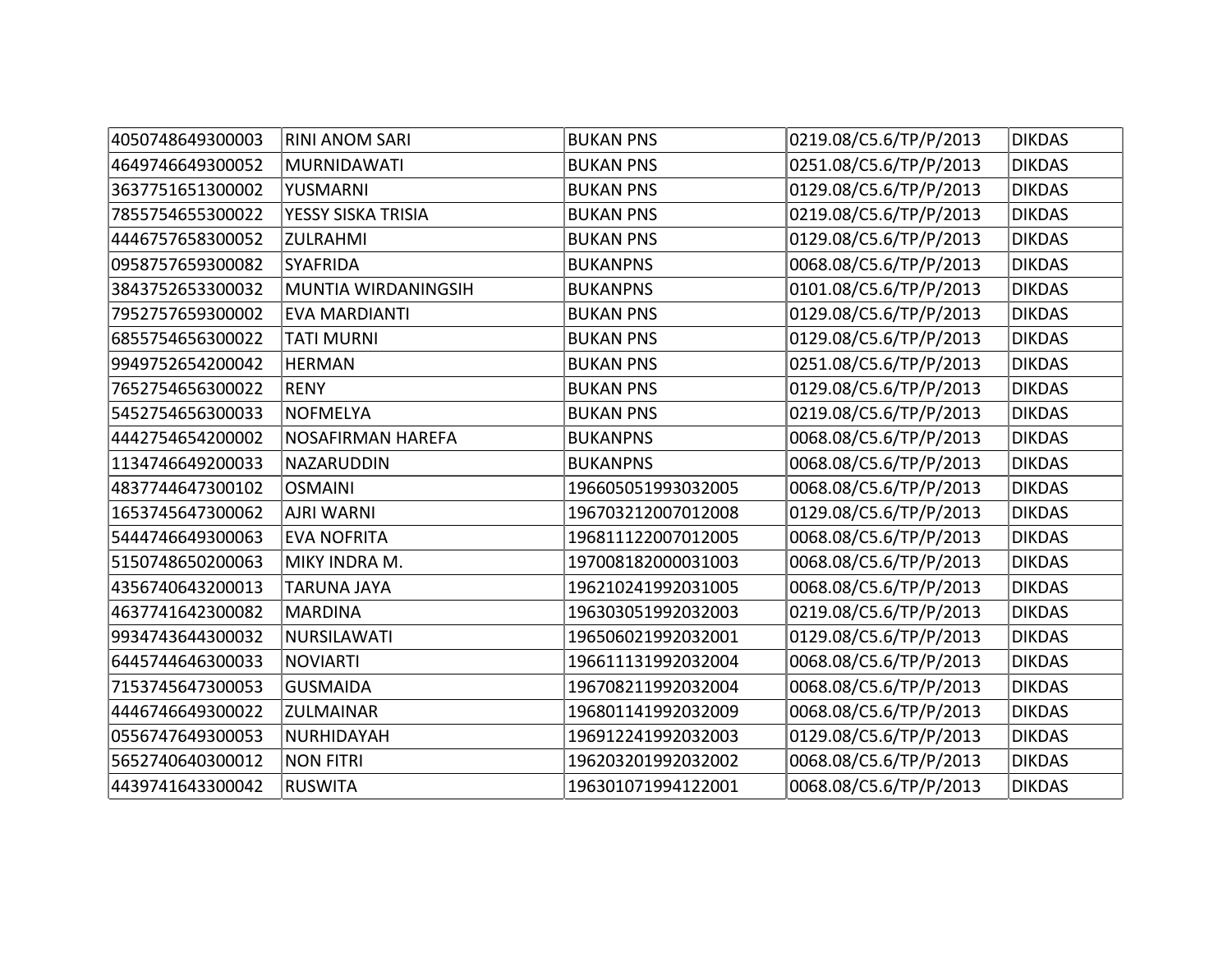| 8149748650300153 | <b>ASNIDAR</b>         | 132064692          | 0068.08/C5.6/TP/P/2013 | <b>DIKDAS</b> |
|------------------|------------------------|--------------------|------------------------|---------------|
| 0542741644300043 | <b>IDDARMEN</b>        | 196312101993031003 | 0219.08/C5.6/TP/P/2013 | <b>DIKDAS</b> |
| 3463746649300022 | <b>SOFINA</b>          | 196801311993032005 | 0129.08/C5.6/TP/P/2013 | <b>DIKDAS</b> |
| 5547748650300093 | <b>KARTINI</b>         | 197012151993032004 | 0101.08/C5.6/TP/P/2013 | <b>DIKDAS</b> |
| 5358746649300033 | <b>NELI SURYANI</b>    | 196810261993102001 | 0101.08/C5.6/TP/P/2013 | <b>DIKDAS</b> |
| 9560740642300053 | YUSLINA HASRI          | 196212281998032001 | 0068.08/C5.6/TP/P/2013 | <b>DIKDAS</b> |
| 6140743644300083 | <b>SULASTRI</b>        | 196508081994032003 | 0129.08/C5.6/TP/P/2013 | <b>DIKDAS</b> |
| 3962743646200032 | MUHAMMAD ABAR          | 196512311994031063 | 0129.08/C5.6/TP/P/2013 | <b>DIKDAS</b> |
| 0538749650200013 | <b>AFRIADI</b>         | 132094462          | 0219.08/C5.6/TP/P/2013 | <b>DIKDAS</b> |
| 6736744646300082 | <b>LIFYA</b>           | 196604041994122002 | 0068.08/C5.6/TP/P/2013 | <b>DIKDAS</b> |
| 4933744648300022 | YULISMA                | 196606011994122002 | 0101.08/C5.6/TP/P/2013 | <b>DIKDAS</b> |
| 1938744658300002 | YUNIWARTI              | 196606061994082001 | 0068.08/C5.6/TP/P/2013 | <b>DIKDAS</b> |
| 8537750654200003 | <b>SUDIRJA</b>         | 197212052008011001 | 0068.08/C5.6/TP/P/2013 | <b>DIKDAS</b> |
| 8461751653300043 | <b>RAFMATETI</b>       | 197311292000122001 | 0068.08/C5.6/TP/P/2013 | <b>DIKDAS</b> |
| 5938744648300042 | <b>ELYA YUNITA</b>     | 196606062007012010 | 0068.08/C5.6/TP/P/2013 | <b>DIKDAS</b> |
| 3540748650200042 | <b>ARLIS</b>           | 197002082008011003 | 0068.08/C5.6/TP/P/2013 | <b>DIKDAS</b> |
| 2958744647200072 | <b>ARIF MAN HAKIM</b>  | 196606262000121001 | 0101.08/C5.6/TP/P/2013 | <b>DIKDAS</b> |
| 2240752654300053 | RIDA HAYANI            | 132278472          | 0068.08/C5.6/TP/P/2013 | <b>DIKDAS</b> |
| 5946751653300062 | <b>YENNI</b>           | 197306142008012001 | 0068.08/C5.6/TP/P/2013 | <b>DIKDAS</b> |
| 2742747650300072 | <b>AFRIDAWATI</b>      | 196904102007012042 | 0068.08/C5.6/TP/P/2013 | <b>DIKDAS</b> |
| 7149741642300103 | <b>CAHAYA</b>          | 196308172000032003 | 0219.08/C5.6/TP/P/2013 | <b>DIKDAS</b> |
| 8056743646300043 | YULIDAR WAHYU NURHAINI | 196507242000032003 | 0101.08/C5.6/TP/P/2013 | <b>DIKDAS</b> |
| 1137743642300003 | <b>ZURIANIS</b>        | 196508052000032002 | 0068.08/C5.6/TP/P/2013 | <b>DIKDAS</b> |
| 2451743646300053 | <b>FAJRIA MURNI</b>    | 132252350          | 0101.08/C5.6/TP/P/2013 | <b>DIKDAS</b> |
| 6834739643300002 | <b>SYAMSIMAR</b>       | 196102052007012001 | 0101.08/C5.6/TP/P/2013 | <b>DIKDAS</b> |
| 6349754656200033 | <b>MUL MULYADI</b>     | 197610172000121001 | 0068.08/C5.6/TP/P/2013 | <b>DIKDAS</b> |
| 1434741644300033 | <b>NURLAILI</b>        | 196311022000122001 | 0068.08/C5.6/TP/P/2013 | <b>DIKDAS</b> |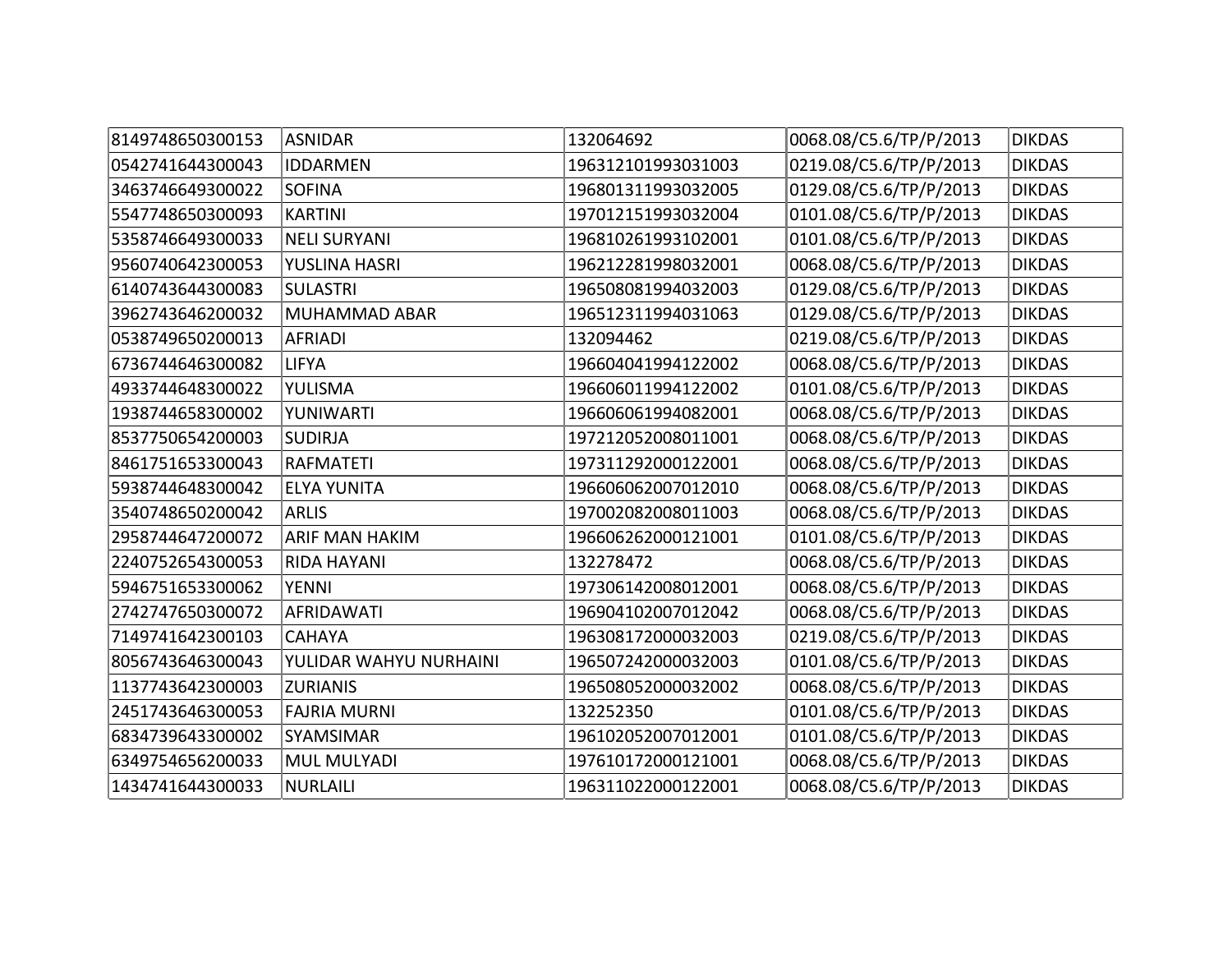| 2058746650200013 | <b>WALUYO</b>             | 196807262000121001 | 0068.08/C5.6/TP/P/2013 | <b>DIKDAS</b> |
|------------------|---------------------------|--------------------|------------------------|---------------|
| 8152752654300073 | <b>ZAITUN PANE</b>        | 197408202000122003 | 0068.08/C5.6/TP/P/2013 | <b>DIKDAS</b> |
| 8433745647300252 | <b>SYAHLIMAR</b>          | 196802122007012008 | 0068.08/C5.6/TP/P/2013 | <b>DIKDAS</b> |
| 0644749652300032 | <b>YETRIANI</b>           | 197103122008012001 | 0129.08/C5.6/TP/P/2013 | <b>DIKDAS</b> |
| 3955756658300062 | <b>SRI TATI SOLMITA</b>   | <b>BUKANPNS</b>    | 0068.08/C5.6/TP/P/2013 | <b>DIKDAS</b> |
| 4953751652300042 | YUSNI YENTI               | <b>BUKANPNS</b>    | 0101.08/C5.6/TP/P/2013 | <b>DIKDAS</b> |
| 7633757658300092 | <b>ERNAWATI</b>           | <b>BUKANPNS</b>    | 0068.08/C5.6/TP/P/2013 | <b>DIKDAS</b> |
| 1262738641300013 | <b>ERLINDA SYAM</b>       | <b>BUKANPNS</b>    | 0068.08/C5.6/TP/P/2013 | <b>DIKDAS</b> |
| 7557738641300002 | <b>SOFINA</b>             | <b>BUKANPNS</b>    | 0068.08/C5.6/TP/P/2013 | <b>DIKDAS</b> |
| 3533743644300063 | <b>RAHMI</b>              | <b>BUKANPNS</b>    | 0068.08/C5.6/TP/P/2013 | <b>DIKDAS</b> |
| 9933738642300002 | <b>MARNI</b>              | <b>BUKAN PNS</b>   | 0129.08/C5.6/TP/P/2013 | <b>DIKDAS</b> |
| 3043744646300043 | <b>WENNIZ</b>             | <b>BUKANPNS</b>    | 0068.08/C5.6/TP/P/2013 | <b>DIKDAS</b> |
| 2556744647300022 | <b>BUSNIMAR</b>           | <b>BUKANPNS</b>    | 0068.08/C5.6/TP/P/2013 | <b>DIKDAS</b> |
| 1556738641300033 | NATALIA AYLINDA OETAMA    | <b>BUKANPNS</b>    | 0101.08/C5.6/TP/P/2013 | <b>DIKDAS</b> |
| 4051737639300043 | <b>MARTINI SJAMSUDDIN</b> | <b>BUKANPNS</b>    | 0101.08/C5.6/TP/P/2013 | <b>DIKDAS</b> |
| 5961748650300042 | <b>PUJIATMINI</b>         | <b>BUKAN PNS</b>   | 0129.08/C5.6/TP/P/2013 | <b>DIKDAS</b> |
| 9560750653300013 | <b>DESMIYARTI</b>         | <b>BUKAN PNS</b>   | 0129.08/C5.6/TP/P/2013 | <b>DIKDAS</b> |
| 2053738639300033 | <b>SULINI OYONG</b>       | <b>BUKANPNS</b>    | 0101.08/C5.6/TP/P/2013 | <b>DIKDAS</b> |
| 9045742643200013 | <b>BUSRI</b>              | <b>BUKAN PNS</b>   | 0129.08/C5.6/TP/P/2013 | <b>DIKDAS</b> |
| 8962749651300052 | EVA WARNI AYU             | <b>BUKAN PNS</b>   | 0219.08/C5.6/TP/P/2013 | <b>DIKDAS</b> |
| 5761741643300032 | <b>DAHLIAR DARWIS</b>     | <b>BUKANPNS</b>    | 0068.08/C5.6/TP/P/2013 | <b>DIKDAS</b> |
| 2637752654300042 | <b>NILLA HELYANTI</b>     | <b>BUKAN PNS</b>   | 0219.08/C5.6/TP/P/2013 | <b>DIKDAS</b> |
| 4360750652300063 | <b>RIFDA YENI</b>         | <b>BUKAN PNS</b>   | 0129.08/C5.6/TP/P/2013 | <b>DIKDAS</b> |
| 7547746650200023 | <b>MANGIHUT NAIBAHO</b>   | <b>BUKANPNS</b>    | 0068.08/C5.6/TP/P/2013 | <b>DIKDAS</b> |
| 8056745647300063 | <b>WARNA HINDRA</b>       | 196707241992032007 | 0219.08/C5.6/TP/P/2013 | <b>DIKDAS</b> |
| 8360743646300063 | <b>DEWI HASRUNI</b>       | 196510282008012001 | 0219.08/C5.6/TP/P/2013 | <b>DIKDAS</b> |
| 5658749652300012 | <b>SITI NURRAHMAH</b>     | 197103262008012001 | 0101.08/C5.6/TP/P/2013 | <b>DIKDAS</b> |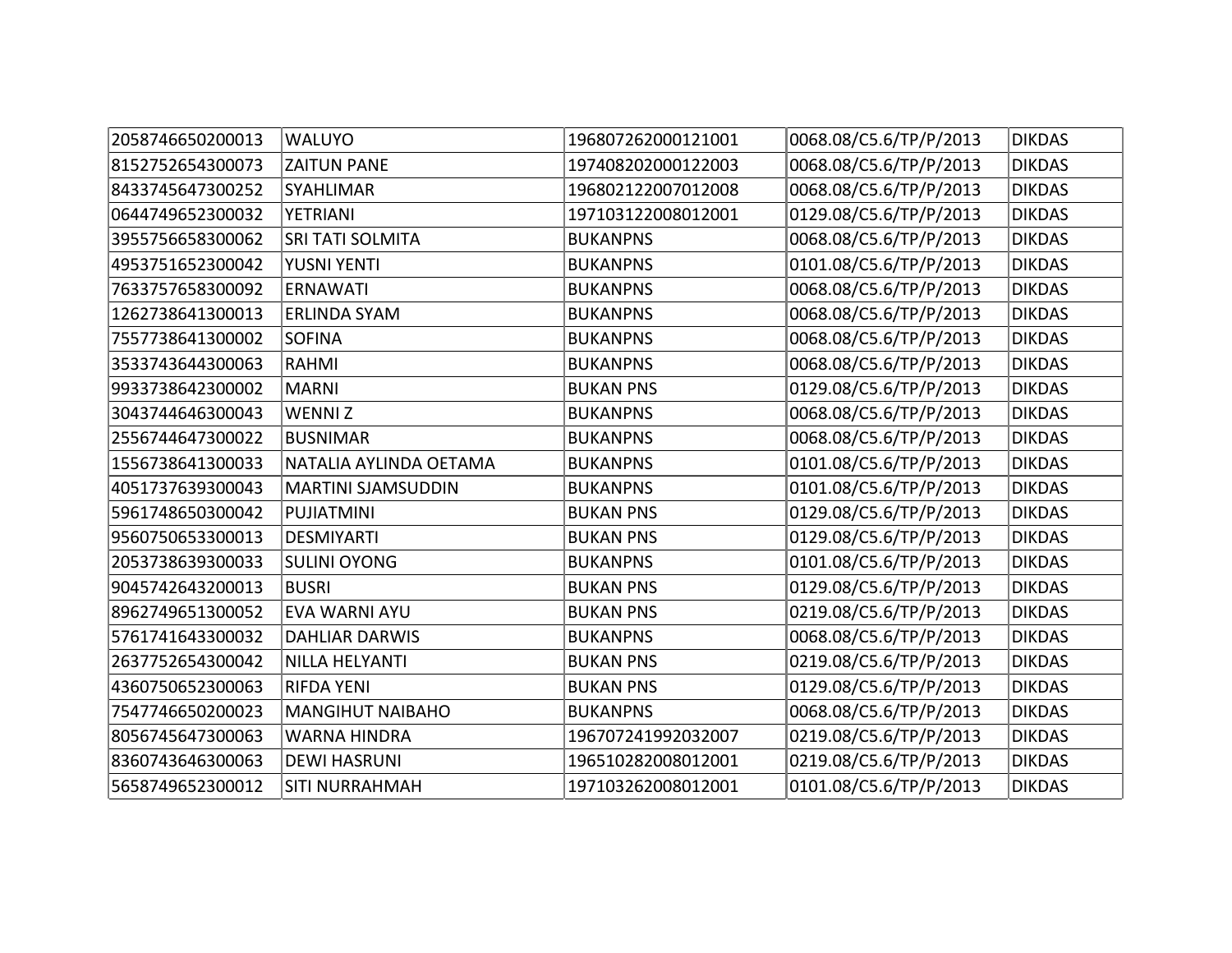| 2063752654300043 | <b>RINI YANTY</b>         | 197407312008012002 | 0068.08/C5.6/TP/P/2013 | <b>DIKDAS</b> |
|------------------|---------------------------|--------------------|------------------------|---------------|
| 7434748650300063 | <b>NOFRAWANTI</b>         | 197011022008012003 | 0068.08/C5.6/TP/P/2013 | <b>DIKDAS</b> |
| 8049753654300033 | <b>RISMAWATI</b>          | 197503172008012001 | 0068.08/C5.6/TP/P/2013 | <b>DIKDAS</b> |
| 9449746649300043 | YETRI YUSTI               | 196811172008012001 | 0068.08/C5.6/TP/P/2013 | <b>DIKDAS</b> |
| 4435754654300003 | <b>NOVIANTI</b>           | 197611032008012001 | 0068.08/C5.6/TP/P/2013 | <b>DIKDAS</b> |
| 5449746647300032 | <b>UPGRILIANA</b>         | 196801172008012002 | 0219.08/C5.6/TP/P/2013 | <b>DIKDAS</b> |
| 5043752654300043 | <b>JULI</b>               | 197407112008012002 | 0068.08/C5.6/TP/P/2013 | <b>DIKDAS</b> |
| 9544742644300052 | <b>NURMASNI</b>           | 196402122008012001 | 0068.08/C5.6/TP/P/2013 | <b>DIKDAS</b> |
| 1437750652300073 | DELFIANTI                 | 197211052008012002 | 0068.08/C5.6/TP/P/2013 | <b>DIKDAS</b> |
| 0433733634210122 | <b>HAMIDA</b>             | 195501011979012002 | 0129.08/C5.6/TP/P/2013 | <b>DIKDAS</b> |
| 4061753657300003 | YULIA HERAWATI            | <b>BUKANPNS</b>    | 0101.08/C5.6/TP/P/2013 | <b>DIKDAS</b> |
| 6545755656300032 | <b>AFRIDA TANJUNG</b>     | <b>BUKANPNS</b>    | 0101.08/C5.6/TP/P/2013 | <b>DIKDAS</b> |
| 9242738641300013 | <b>HARTINA</b>            | <b>BUKANPNS</b>    | 0101.08/C5.6/TP/P/2013 | <b>DIKDAS</b> |
| 2448752653300013 | <b>LINDA HARTATI</b>      | <b>BUKANPNS</b>    | 0101.08/C5.6/TP/P/2013 | <b>DIKDAS</b> |
| 7643755658300002 | TRI SOPIA SUMARYATI       | <b>BUKAN PNS</b>   | 0129.08/C5.6/TP/P/2013 | <b>DIKDAS</b> |
| 1941752654300032 | YIYIN LENNY SARTIKA       | <b>BUKAN PNS</b>   | 0251.08/C5.6/TP/P/2013 | <b>DIKDAS</b> |
| 5049755657300103 | <b>SRI WIDURI</b>         | <b>BUKANPNS</b>    | 0068.08/C5.6/TP/P/2013 | <b>DIKDAS</b> |
| 3746758659300082 | <b>RISNAWENI</b>          | <b>BUKANPNS</b>    | 0068.08/C5.6/TP/P/2013 | <b>DIKDAS</b> |
| 7441749651300063 | <b>EKAFITRIAMA</b>        | 197111092006042009 | 0129.08/C5.6/TP/P/2013 | <b>DIKDAS</b> |
| 1251759660300033 | <b>SISKA DIAN LESTARI</b> | <b>BUKAN PNS</b>   | 0219.08/C5.6/TP/P/2013 | <b>DIKDAS</b> |
| 5149749651300133 | LINDA SARI DEWI           | <b>BUKANPNS</b>    | 0068.08/C5.6/TP/P/2013 | <b>DIKDAS</b> |
| 7935758659300042 | YOPPI INDRIA SARI         | <b>BUKAN PNS</b>   | 0129.08/C5.6/TP/P/2013 | <b>DIKDAS</b> |
| 7845753655300022 | <b>IRAWATI</b>            | <b>BUKAN PNS</b>   | 0129.08/C5.6/TP/P/2013 | <b>DIKDAS</b> |
| 8050754655300013 | YESI ARISANTI             | <b>BUKAN PNS</b>   | 0129.08/C5.6/TP/P/2013 | <b>DIKDAS</b> |
| 9058764664300003 | <b>SUGESTI SAGRITA</b>    | <b>BUKAN PNS</b>   | 0219.08/C5.6/TP/P/2013 | <b>DIKDAS</b> |
| 3241755657300053 | <b>ELYU DANTI TITIN</b>   | <b>BUKAN PNS</b>   | 0251.08/C5.6/TP/P/2013 | <b>DIKDAS</b> |
| 8153739641300033 | <b>INDRAWATI</b>          | <b>BUKAN PNS</b>   | 0219.08/C5.6/TP/P/2013 | <b>DIKDAS</b> |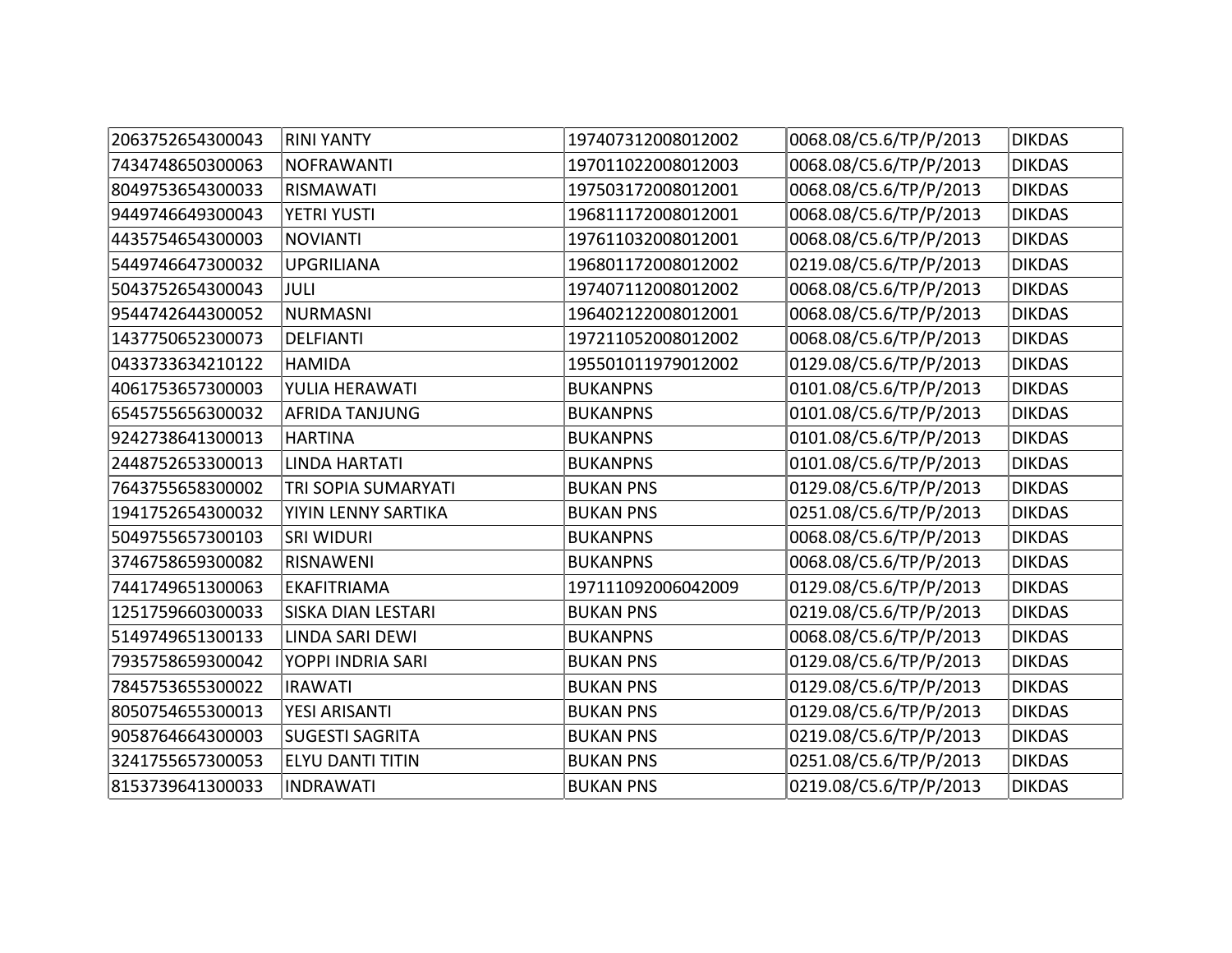| 6736756658300052 | <b>MIMIATI</b>         | <b>BUKANPNS</b>  | 0068.08/C5.6/TP/P/2013 | <b>DIKDAS</b> |
|------------------|------------------------|------------------|------------------------|---------------|
| 7453757659300043 | <b>NENG HIJRAH</b>     | <b>BUKANPNS</b>  | 0068.08/C5.6/TP/P/2013 | <b>DIKDAS</b> |
| 3537757658210112 | LIDYA FITRIYANTI       | <b>BUKANPNS</b>  | 0068.08/C5.6/TP/P/2013 | <b>DIKDAS</b> |
| 8242748650110053 | YULIADRI               | <b>BUKANPNS</b>  | 0068.08/C5.6/TP/P/2013 | <b>DIKDAS</b> |
| 8135756658300023 | YENI GUSRITA           | <b>BUKANPNS</b>  | 0101.08/C5.6/TP/P/2013 | <b>DIKDAS</b> |
| 8942754655300062 | <b>DELVIA</b>          | <b>BUKAN PNS</b> | 0251.08/C5.6/TP/P/2013 | <b>DIKDAS</b> |
| 2558754656300003 | <b>MARLINDA</b>        | <b>BUKAN PNS</b> | 0160.08/C5.6/TP/P/2013 | <b>DIKDAS</b> |
| 1354750658300003 | <b>RISTINOVA</b>       | <b>BUKANPNS</b>  | 0068.08/C5.6/TP/P/2013 | <b>DIKDAS</b> |
| 3462745648300012 | <b>NURMALIS</b>        | <b>BUKAN PNS</b> | 0219.08/C5.6/TP/P/2013 | <b>DIKDAS</b> |
| 7638754657300002 | <b>FATHURIZA</b>       | <b>BUKAN PNS</b> | 0219.08/C5.6/TP/P/2013 | <b>DIKDAS</b> |
| 6240758660300043 | <b>RESRIWATI</b>       | <b>BUKAN PNS</b> | 0251.08/C5.6/TP/P/2013 | <b>DIKDAS</b> |
| 0738755656200032 | <b>MUGIMAN</b>         | <b>BUKAN PNS</b> | 0129.08/C5.6/TP/P/2013 | <b>DIKDAS</b> |
| 5249751653300033 | <b>JASMANOFRIATI</b>   | <b>BUKAN PNS</b> | 0129.08/C5.6/TP/P/2013 | <b>DIKDAS</b> |
| 6437742643300043 | <b>NURAINI</b>         | <b>BUKANPNS</b>  | 0068.08/C5.6/TP/P/2013 | <b>DIKDAS</b> |
| 8544755659300003 | <b>DYAH YULIANTINA</b> | <b>BUKANPNS</b>  | 0101.08/C5.6/TP/P/2013 | <b>DIKDAS</b> |
| 0363748650300033 | ETI YARSI MAJID        | <b>BUKANPNS</b>  | 0068.08/C5.6/TP/P/2013 | <b>DIKDAS</b> |
| 9648744647200022 | MUHAMMAD YANI          | <b>BUKANPNS</b>  | 0068.08/C5.6/TP/P/2013 | <b>DIKDAS</b> |
| 0457760662300063 | <b>RISA ELVIRA</b>     | <b>BUKANPNS</b>  | 0068.08/C5.6/TP/P/2013 | <b>DIKDAS</b> |
| 9557760662200022 | <b>ALI USMAN</b>       | <b>BUKANPNS</b>  | 0068.08/C5.6/TP/P/2013 | <b>DIKDAS</b> |
| 2544745648300083 | <b>ELNI NOFIA</b>      | <b>BUKANPNS</b>  | 0068.08/C5.6/TP/P/2013 | <b>DIKDAS</b> |
| 0955759660300052 | YUNITA DEWI            | <b>BUKANPNS</b>  | 0068.08/C5.6/TP/P/2013 | <b>DIKDAS</b> |
| 6751758659200012 | <b>DIDI NAZMI</b>      | <b>BUKANPNS</b>  | 0068.08/C5.6/TP/P/2013 | <b>DIKDAS</b> |
| 1442748653200003 | <b>MURSYID</b>         | <b>BUKANPNS</b>  | 0068.08/C5.6/TP/P/2013 | <b>DIKDAS</b> |
| 9861755657300022 | <b>RINI MAILINDA</b>   | <b>BUKANPNS</b>  | 0068.08/C5.6/TP/P/2013 | <b>DIKDAS</b> |
| 1742752654300102 | <b>LUSI ENDRIANI</b>   | <b>BUKAN PNS</b> | 0219.08/C5.6/TP/P/2013 | <b>DIKDAS</b> |
| 3638757658300062 | BERTHA AURORA AYUSIMA  | <b>BUKANPNS</b>  | 0068.08/C5.6/TP/P/2013 | <b>DIKDAS</b> |
| 8656756658200002 | <b>ULIL AMRI</b>       | <b>BUKAN PNS</b> | 0219.08/C5.6/TP/P/2013 | <b>DIKDAS</b> |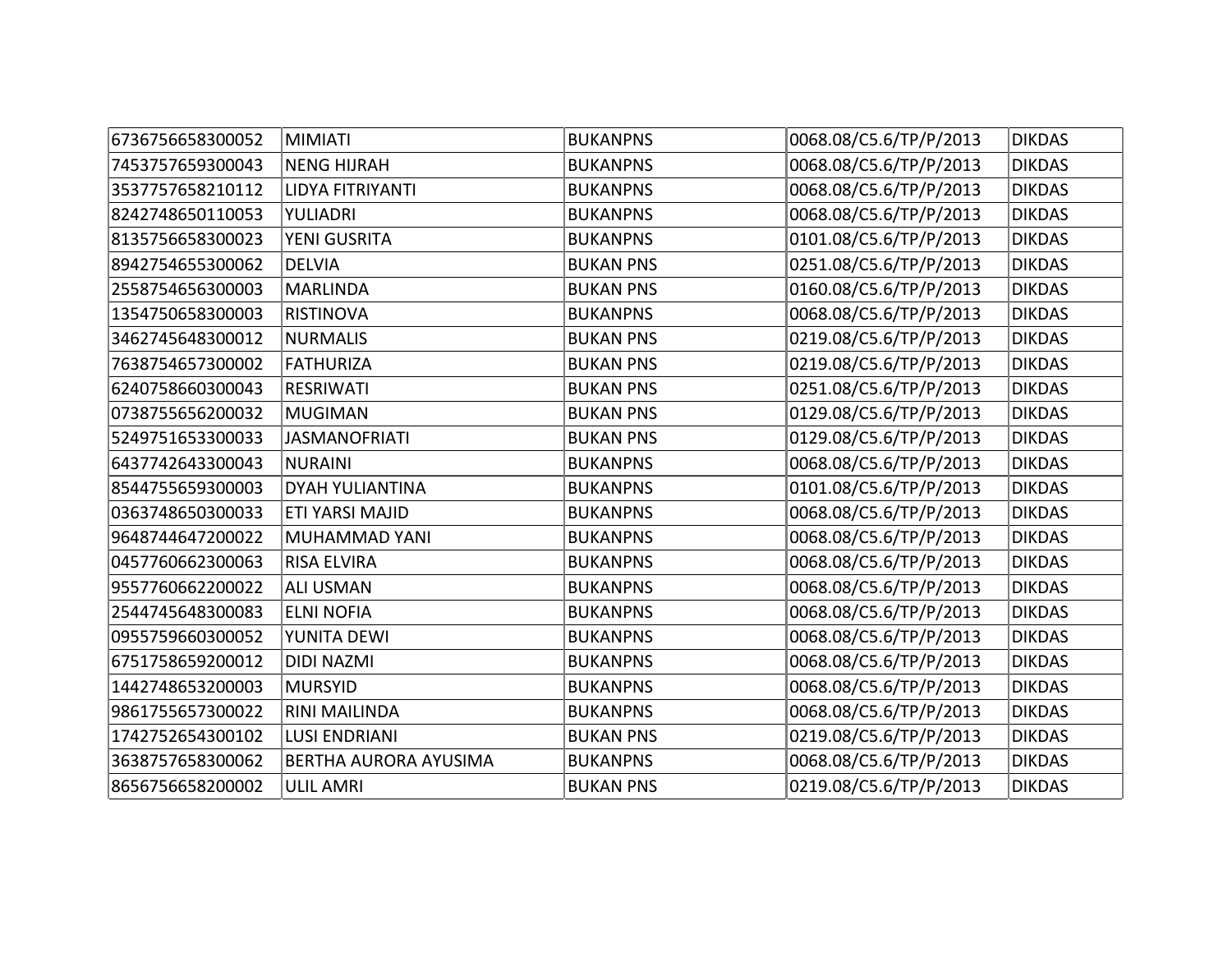| 9655755658300002 | <b>MARLENI</b>        | <b>BUKAN PNS</b>   | 0129.08/C5.6/TP/P/2013 | <b>DIKDAS</b> |
|------------------|-----------------------|--------------------|------------------------|---------------|
| 5247760661300043 | <b>UMI KADARSIH</b>   | <b>BUKANPNS</b>    | 0068.08/C5.6/TP/P/2013 | <b>DIKDAS</b> |
| 8646758659300042 | <b>MARLINA</b>        | <b>BUKAN PNS</b>   | 0160.08/C5.6/TP/P/2013 | <b>DIKDAS</b> |
| 1559760661300052 | <b>FEFMELKI NODIA</b> | <b>BUKANPNS</b>    | 0068.08/C5.6/TP/P/2013 | <b>DIKDAS</b> |
| 5049755657200053 | <b>SEVEN FRI</b>      | <b>BUKANPNS</b>    | 0068.08/C5.6/TP/P/2013 | <b>DIKDAS</b> |
| 4741757658200022 | <b>ADI WIJAYA</b>     | <b>BUKANPNS</b>    | 0068.08/C5.6/TP/P/2013 | <b>DIKDAS</b> |
| 5846748650200052 | <b>MUHAMMAD YUNUS</b> | 196703101994111001 | 0068.08/C5.6/TP/P/2013 | <b>DIKDAS</b> |
| 3544751665300003 | <b>LINA MARLISA</b>   | <b>BUKANPNS</b>    | 0068.08/C5.6/TP/P/2013 | <b>DIKDAS</b> |
| 1644761663300072 | LASNI                 | <b>BUKANPNS</b>    | 0068.08/C5.6/TP/P/2013 | <b>DIKDAS</b> |
| 8047760662200043 | YULIA                 | <b>BUKANPNS</b>    | 0068.08/C5.6/TP/P/2013 | <b>DIKDAS</b> |
| 5150740644300003 | <b>AGUSTINA</b>       | 196208182008012001 | 0068.08/C5.6/TP/P/2013 | <b>DIKDAS</b> |
| 7551756657300013 | <b>DESNIAR</b>        | 197812192008012003 | 0101.08/C5.6/TP/P/2013 | <b>DIKDAS</b> |
| 4555747649300043 | <b>DEFIYANTI</b>      | 196912232008012002 | 0219.08/C5.6/TP/P/2013 | <b>DIKDAS</b> |
| 9351752654300033 | YULHA                 | 197410192008012002 | 0129.08/C5.6/TP/P/2013 | <b>DIKDAS</b> |
| 7661743645300002 | RITA ZAHARA           | 196503292008012001 | 0068.08/C5.6/TP/P/2013 | <b>DIKDAS</b> |
| 2062751654300013 | <b>FITRIANI</b>       | 197307302008012002 | 0068.08/C5.6/TP/P/2013 | <b>DIKDAS</b> |
| 1834747649300122 | <b>YUSNIAR</b>        | <b>BUKANPNS</b>    | 0068.08/C5.6/TP/P/2013 | <b>DIKDAS</b> |
| 0444744645300012 | <b>DASNELLI</b>       | 196601121987032006 | 0068.08/C5.6/TP/P/2013 | <b>DIKDAS</b> |
| 1447742644300053 | <b>ANAYUNITA</b>      | 196411152007012003 | 0068.08/C5.6/TP/P/2013 | <b>DIKDAS</b> |
| 7739742643200062 | <b>BUSTIRMAN</b>      | 196404071987031009 | 0068.08/C5.6/TP/P/2013 | <b>DIKDAS</b> |
| 5961745647300042 | <b>EPI YUSPITA</b>    | 196706291989032004 | 0129.08/C5.6/TP/P/2013 | <b>DIKDAS</b> |
| 6052753655300043 | <b>ENDRIYENI</b>      | 197507202008012002 | 0068.08/C5.6/TP/P/2013 | <b>DIKDAS</b> |
| 9850750652300062 | <b>DAKHMALIA</b>      | 197205182008012001 | 0160.08/C5.6/TP/P/2013 | <b>DIKDAS</b> |
| 4638752654300042 | <b>ASNITAWATI</b>     | 197403062008012002 | 0068.08/C5.6/TP/P/2013 | <b>DIKDAS</b> |
| 3040742644300073 | <b>TITI ARNI</b>      | 196407082007012009 | 0068.08/C5.6/TP/P/2013 | <b>DIKDAS</b> |
| 6836752656300002 | <b>IRMAYANTI</b>      | 197405042008012005 | 0068.08/C5.6/TP/P/2013 | <b>DIKDAS</b> |
| 3136743647300023 | <b>AGUSTIANI</b>      | 196508042008012001 | 0068.08/C5.6/TP/P/2013 | <b>DIKDAS</b> |